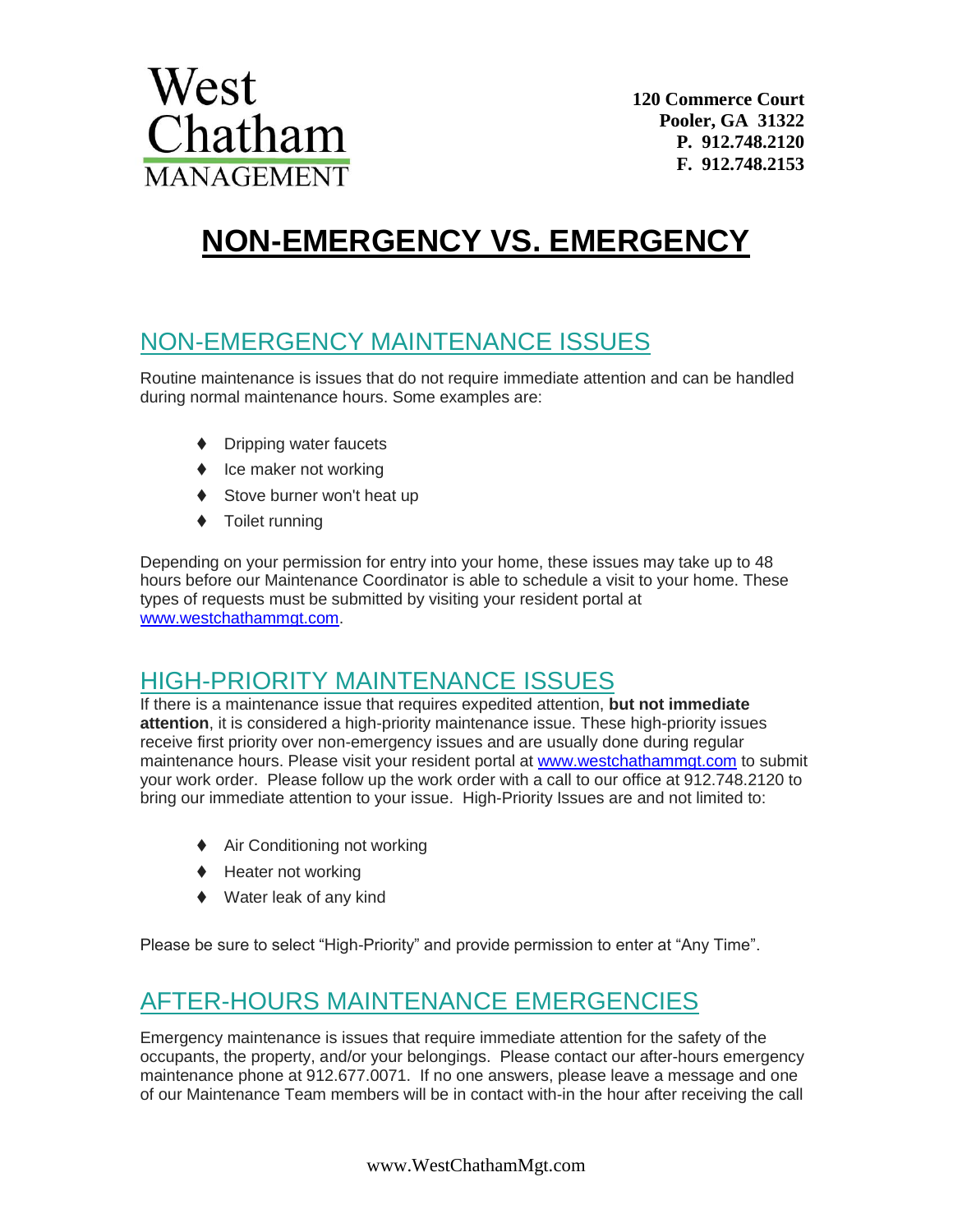to get more information about your situation. **You must also submit your work order request on the resident portal BEFORE the technician is allowed to leave his home.**

- ◆ **No Air Conditioning** 
	- $\circ$  If a call is received for an air conditioning, the following criteria must be met for it to be considered an emergency:
		- The temperature must be above 90 degrees **AND**
		- The call must be made before 8:30pm
	- o If the above requirements are not met, we do apologize for the inconvenience, but your issue will be addressed the following business day. If you have any doubts, you may still call so our on call technician can make the determination for you.

#### **Major Flooding**

o Flooding may happen, even if the source does not start in your home. Before calling the after-hours maintenance number, make sure to move all possessions out of harms way and turn off the water valve (located in the laundry room on all single family homes and on the side of your building on all townhomes) to stop to flow of water.

#### **Refrigerator not working**

- o If a call is received for refrigerator not working **ON THE WEEKEND**, the following criteria must be met for it to be considered an emergency:
	- The call must be made before 8:30pm
- o Refrain from opening the refrigerator door should it stop working in the middle of the night. Usually the cold air will stay for a few hours.
- o If the above requirements are not met, we do apologize for the inconvenience but your issue will be addressed first thing Monday morning.
- o Also remember, West Chatham Management is not responsible for food lost due to the malfunction of a refrigerator. You must file a claim with your renter's insurance company for a reimbursement.
- **Lock – outs**
	- o West Chatham Management **DOES NOT** perform lock outs for any reason at all. Should you be in a situation where you accidently lock yourself out of your home during after-hours, please contact a locksmith at your own expense.
- **Clogged toilets vs. Sewage Backups**
	- o Clogged toilets
		- All of our homes have at least two toilets.